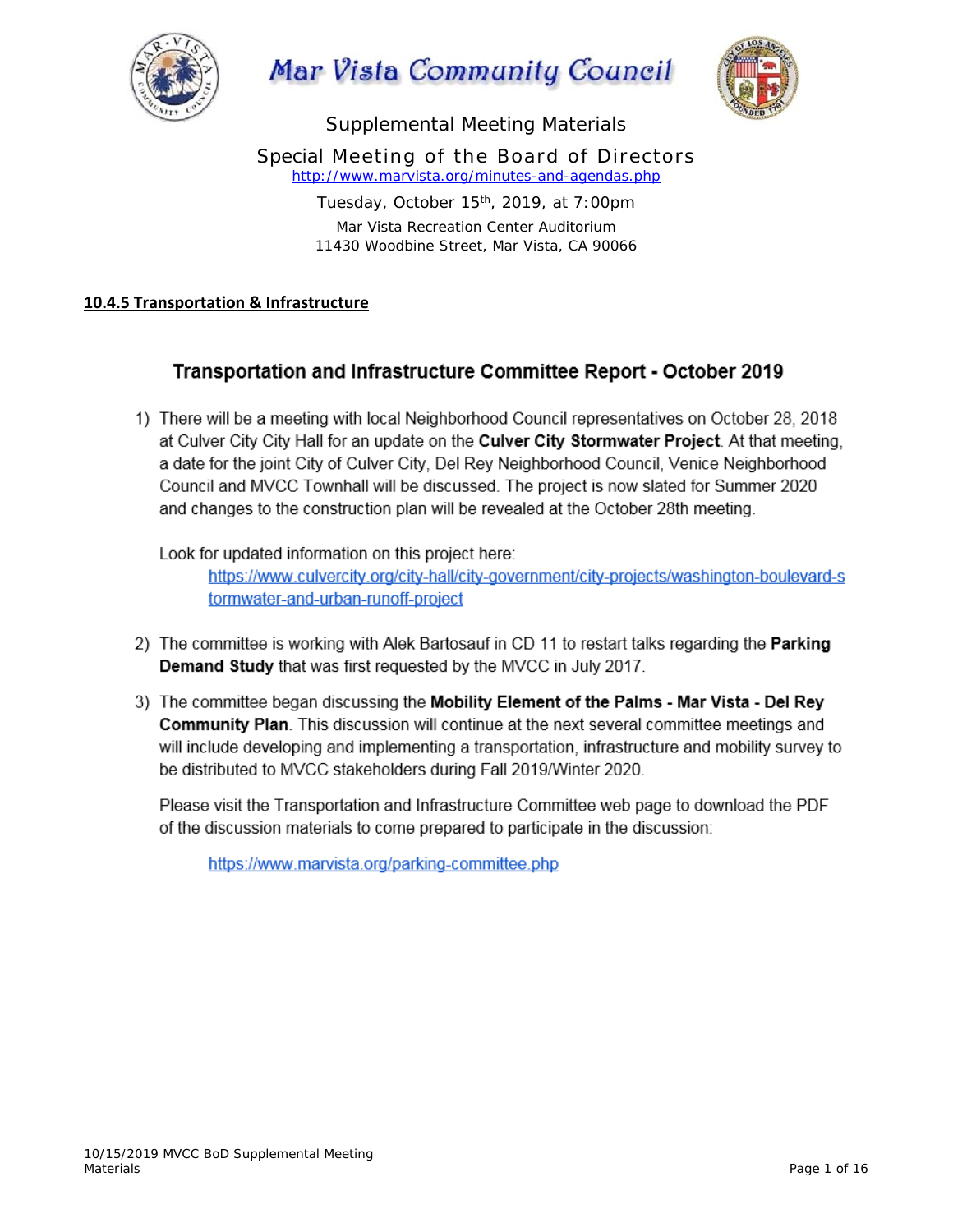**11.2 Resignation from Outreach Committee** – Discussion and possible action regarding the resignation of Ashley Zeldin as the First Vice‐Chair of the Outreach Committee.

Hi Elliot,

Despite your reassurances during our one-on-one conversations and at our recent conflict resolution meeting. and despite my belief in you as a leader in your position as Community Director and Chair of the Mar Vista Community Council Board of Directors, I do not feel it prudent for me to stay on the Outreach Committee as First Vice-Chair. I will defer to your judgement, but I will not be able to continue in good faith without intervention.

Several factors have brought me to this conclusion.

I have attempted to contact I repeatedly over the past week, yet she has not responded to any email correspondence from me since last Friday, September 6. I know for a fact that she returned from her staycation and responded to other issues that required her attention since then--and I saw her at Tuesday's Board of Directors meeting--yet she has purposefully avoided me.

As you know, I think communication within the OC and between the OC and Renters' Engagement Subcommittee has been dysfunctional, and recent events only further solidify my view. Since our conflict resolution meeting, I have tried to find a mutually agreeable date for this month's OC meeting. I notified everyone at our August 1 and August 22 OC meetings that I would not be available on September 19 (the third Thursday) or September 26 (the fourth Thursday);<br>
Thursday or September 26 (the fourth Thursday);<br>
and reverved a couple options, yet<br>
didn't respond during her stay<br>cation. I reached out to her again on Friday, September had indicated she would return. Wednesday, September 4--and she said she was still on vacation though she was in communication with about scheduling, yet she didn't answer my question about what date she was requesting.

has not responded to any of my, emails attempting to go forward with scheduling this month's OC meeting since last Friday, September 6. Michelle indicated that she was willing to go ahead and work with and me to schedule our September OC meeting for Tuesday, September 17. secured the venue, the Ramp room at the Coffee Connection, and and I have been working on the agenda, for which I created a Google Doc shared with both<br>collaboratively with but I do not feel she reciprocates that v and I am fine to work but I do not feel she reciprocates that willingness.

In her most recent newsletter, however, announced the OC meeting will be held September 19. This past Tuesday, September 10, I noticed on the MVCC website that had scheduled OC meetings for the next few months on the third Thursday of every month and working meetings the fourth Friday during the day when only she--and I sporadically--can attend. I feel owed and I--as well as. and the courtesy of notifying us of the dates she unilaterally chose. deleted those dates from the calendar. It is obvious that she does not desire for or my involvement in the OC.

 $\mathbf{1}$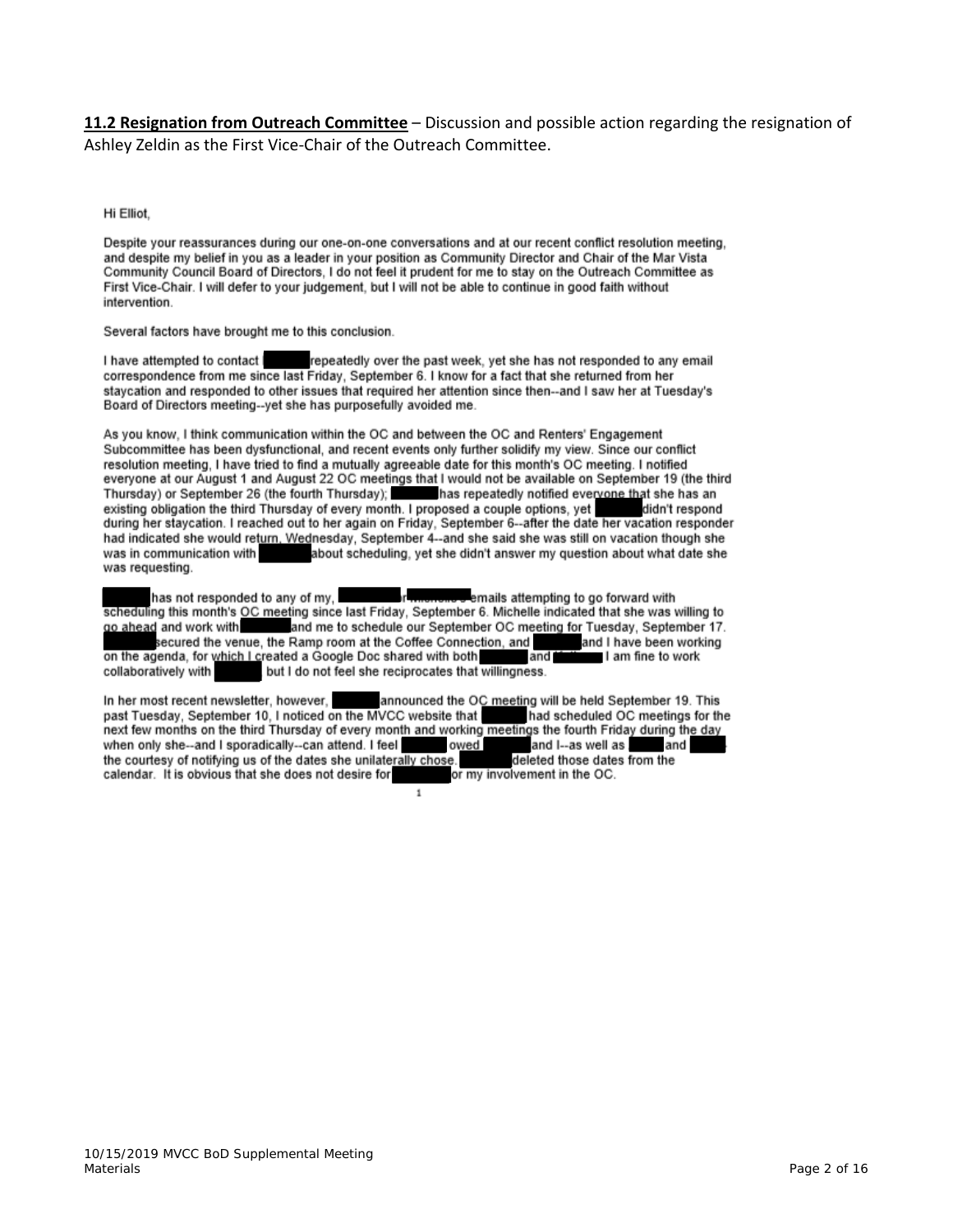That said, as long as I remain a member of the OC, what the OC does is a reflection on me, and I have a professional reputation to uphold. Unfortunately, the communications to the community by the OC do not stand up to my standards. The weekly newsletters have gone out full of spelling and grammar errors, without featuring any contributions from me or or anyone besides to my knowledge, as evidenced by the lack of a weekly newsletter during<br>the lack of a weekly newsletter during<br>has attempted to assign tasks to me, they have been unsatisfactory, owing to unreasonably rare event fast deadlines or lack of guidance i.e. with regard to content.

has been expecting my resignation, per her "want ad" in the most recent weekly newsletter I suspect and her announcement calling for contributors at the BOD meeting Tuesday. I was frankly insulted to see that she is soliciting members of the community to create content when she blatantly refuses to use her existing-and dare I say capable?--committee members effectively.

I am sorry to interrupt your vacation, but I think you should be apprised of the current state of the OC. For the aforementioned reasons, I will be stepping aside from the OC pending your input. As I have assured you, I am not going away; I will continue my involvement with the MVCC as an active and interested stakeholder, and I remain able and willing to help the MVCC.

Regards, Ashley Zeldin

**11.6 Appointment to StreetsLA Stakeholder Advisory Council** – Discussion and possible action regarding approval of a letter recommending Selena Inouye to represent MVCC on the StreetsLA Stakeholder Advisory Committee.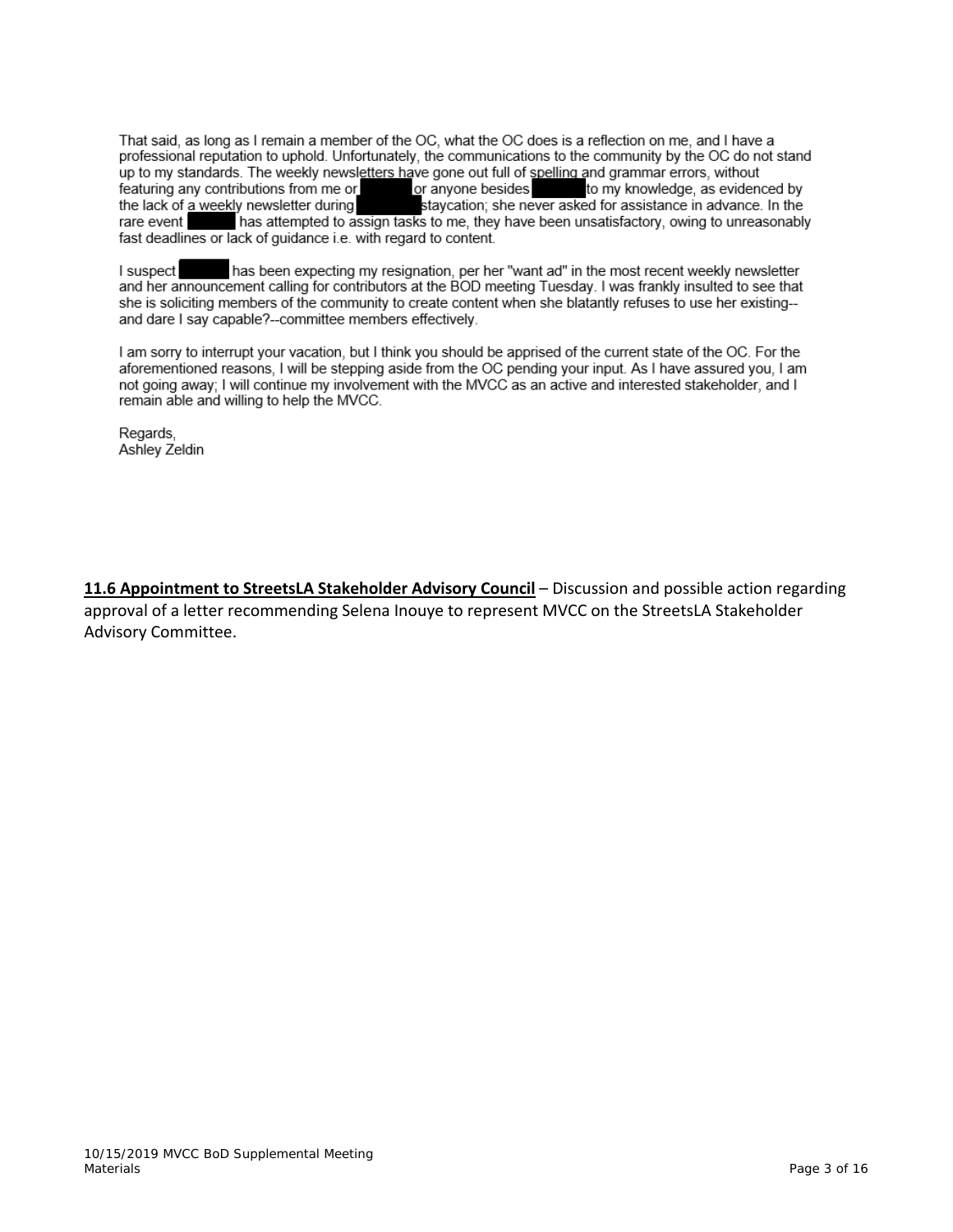**BUSINESS OF PUBLIC MORNIES MENSION** 

> *SENSIS LABORS* **The State of Second**

**CROLIN CARRILLE** 

LOS MOTORAGE, N. ELEVIS MILLIAN BESAT (FRONT TROUBER) WAS

> AURUL GARDIA COMMUNICATIONS

ATMEDIA M. CALINEA **CONSUMING THE R** 

# CITY OF LOS ANGELES CALIFORNIA



MAYOR

June 25, 2019

ISSUED TWENT OF PUBLIC VIONAL

AITEL IL HAGERHALD. **CRIDATION INNINERING** 

STEPHANIE CLANINGS **FRIDE MERCHAWPOON** *ARTTH MILLIONS* GREG SHOTTS

1100 BDJ194 BROADBAY, 619 490 LOS ANGELES, CA. SHITE

 $\begin{array}{ll} \texttt{NEG} & \texttt{FGA} & \texttt{SGR} & \texttt{SGR} \\ \texttt{TE} & \texttt{GMS} & \texttt{V66} & \texttt{GFT} & \texttt{GRT} & \texttt{L-L-1} \\ & \texttt{FRA} & \texttt{GTT} & \texttt{B4} & \texttt{GTT} & \texttt{GRT} \\ & \texttt{HGA} & \texttt{GFT} & \texttt{GRT} & \texttt{GRT} \\ & \texttt{HGA} & \texttt{HGA} & \texttt{HGA} & \texttt{HGA} & \texttt{HGA} \\ \end{array}$ Big Lawrence

#### SUBJECT: StreetsLA Stakeholder Advisory Council Participation Invite

#### Dear Stakeholder:

As General Manager of the Bureau of Street Services (StreetsLA), one of my goals is to enhance public and community participation and engagement. To help me achieve this goal, I invite you to participate or nominate sorseene to join our StreetsLA Stakeholder Advisory Council (Advisory Council).

Los Angeles, a world class City, deserves a world class street network and street services. Our streets are the most visible image of our City. We owe it to each one of you to make our street. network safe, mobile and sustainable. Under the leadership of the Mayor, City Council, and the Board of Public Works, we are moving towards that goal with increased resources and investments.

The purpose of the Advisory Council is to discuss, analyze, review, deliberate, and provide recommendation on current and proposed StreetsLA programs and initiatives targeted towards the renewal of our streets, the repair of sidewalks, and the revitalization of our urban forest. The Advisory Council moetings will be held quarterly. If conditions require, additional meetings may be needed. However, in the event that an Advisory Council member is unable to attend the meetings, an Advisory Council group e-mail will be established to provide the following information:

- · Agendax; and
- · Minutes of each meeting.

With the commitment and the hard work of the women and men of StreetsLA, collaboration with our sister departments, agencies and partnership with you - our stakeholders, I am confident that we can provide high quality, efficient, and equitable services across our great City and communities. Together, we can meet the challenges and seize the opportunities to make Los Angeles a clean, esodern and safe place to live, work, play, and become a bencon of innovation, vitality, and collaboration.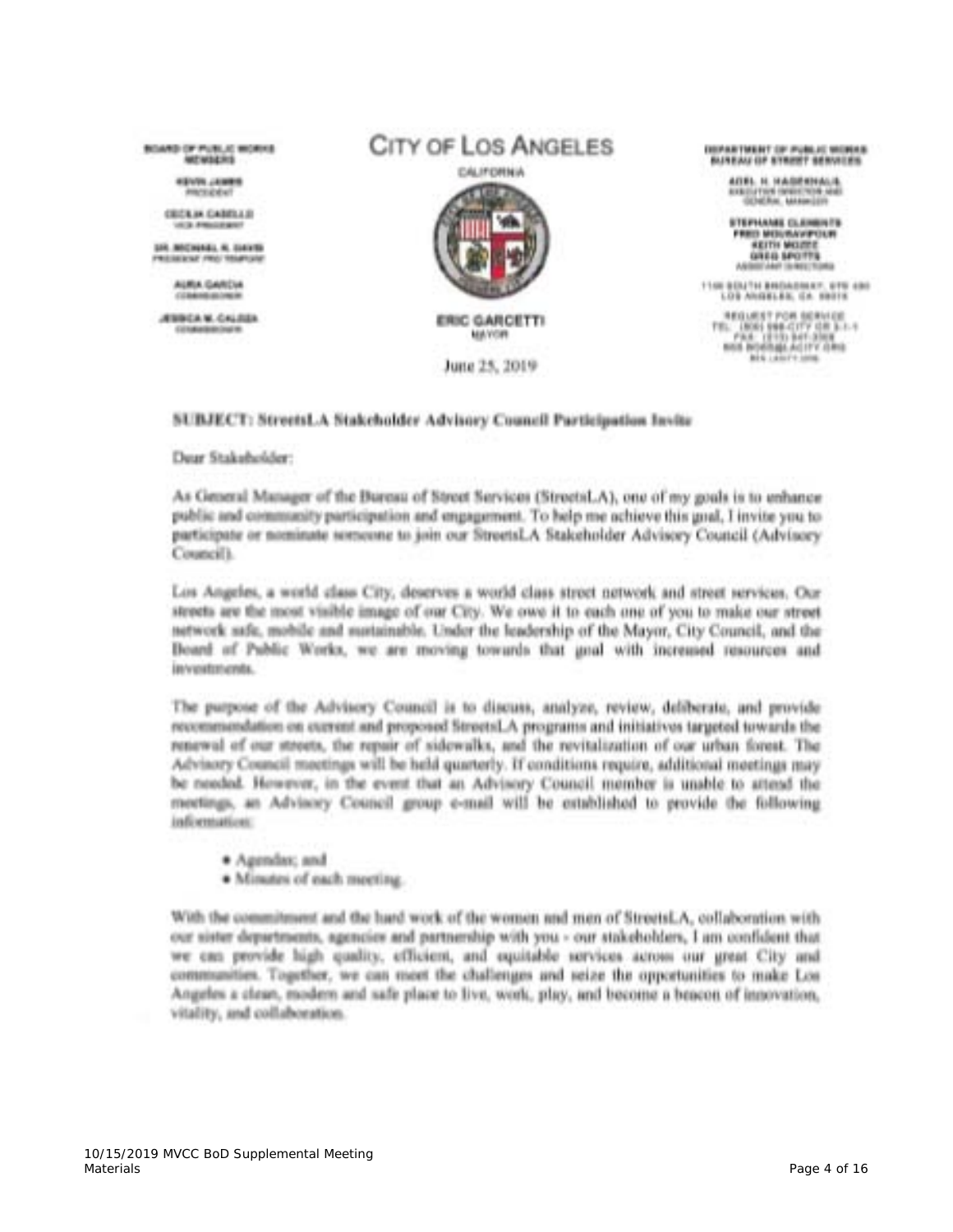StreetsLA Stakeholder Advisory Council June 25, 2019 Page 2

If you are interested in participating in the StreetsLA Stakeholder Advisory Council, please complete the attached form or go to our website at StreetsLA.LACity.org. If you have any questions or require additional information, please call our Executive Office at (213) 847-3333 or email at StreetsLASAC@lacity.org.

Thank you for considering joining our StreetsLA Stakeholder Advisory Council and I am very much looking forward to the opportunity of working with you.

Sincerely,

Adel H. Hagekhalił, P.E. Executive Director and General Manager StreetsLA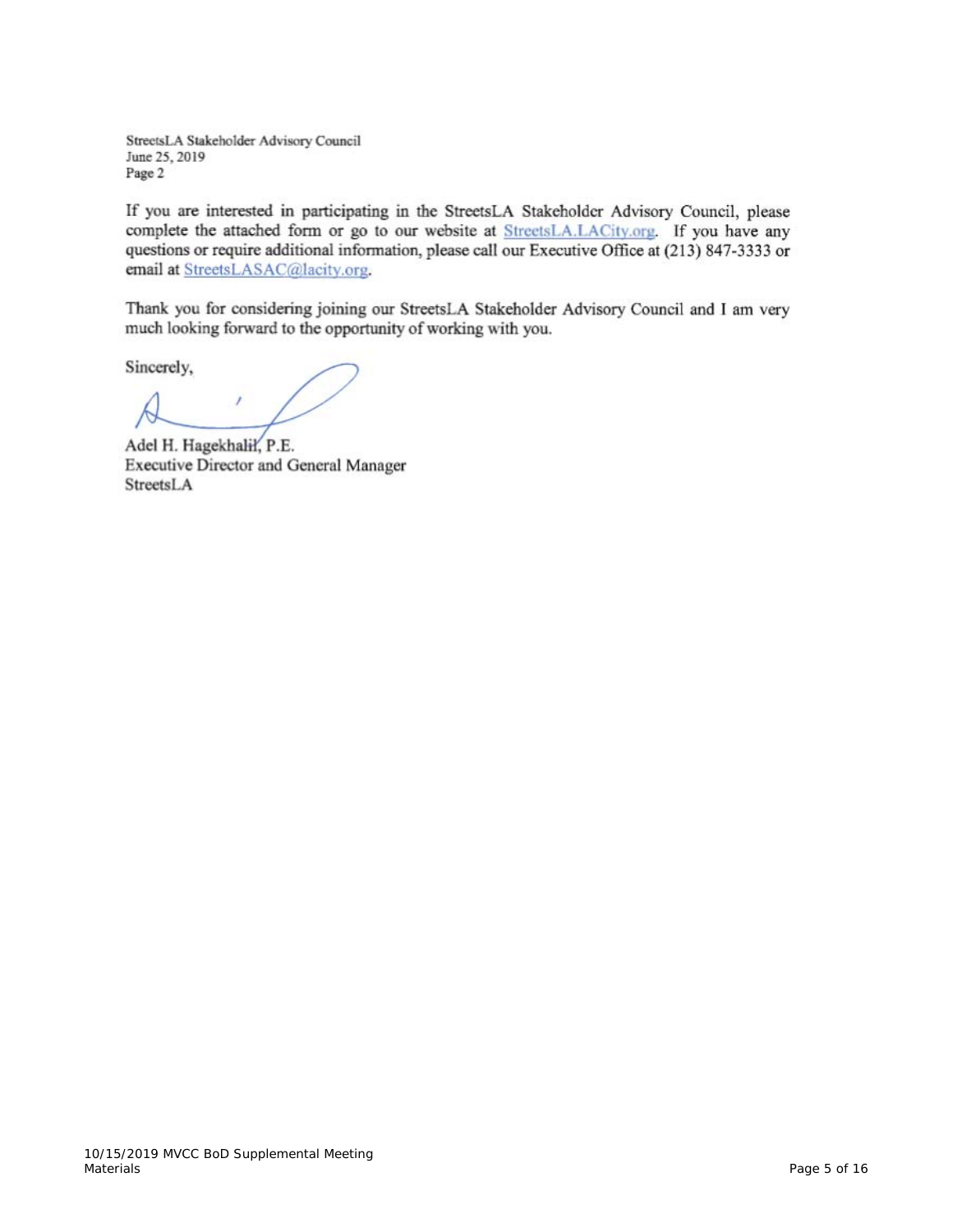

**Mar Vista Community Council** 

P.O. Box 66871<br>Mar Vista, CA 90066 differentiated . Infederation are **AWALISATIONALIZE** 

#### VIA EMAIL

TO: Councilnumber Mike Bonin

CC: Hannah Levien, CD11 Field Representative, Mar Vista and Del Rey

September 10, 2019

Dear Mr. Bonin.

Officers 2019-2020 **Chair Elliot Hanna** 

1st Vice Chair

Martin Bubby 2<sup>ad</sup> Vice Chair **Hichelle Knupkin** Secretary Mary Hruska

Treasurer Holly Tilson

#### **Board of Directors** 2018-2019

**Zone Directors** Zone 1 Stacy Shure

Zone 2 Martin Rubin Zone 3 Mary Hriske **Zone 4**<br>Armond Seretti

Zone 5<br>Michelle Krupkin Zone 6 **Holly Tilson** 

**At-Large Directors** Christine Steman Selena Incoye. Gabriel Hill Andrea Ambriz Rob Kaduta Kathryn Wheeler

**Community Director Elliut** Hanna



Cartified Helpfdorhood Cromit

At the August 13, 2019 regular meeting of the Mar Vista Community Council (MVCC).<br>Ms. Levien mentioned the StreetsLA Advisory Council which was established within the<br>Bureau of Street Services "to discuss, analyze, review represent MVCC on that body.

Though several people involved with MVCC have demonstrated an understanding and interest in this area, one  $-\text{in}$  particular,  $-\text{stands}$  out. At the recommendation of the Chair, the Board recommends Selena hoovye as the MV Stakeholder Advisory Council.

Sincerely,

Execution

Elliot Hanna, Chair Mar Vista Community Council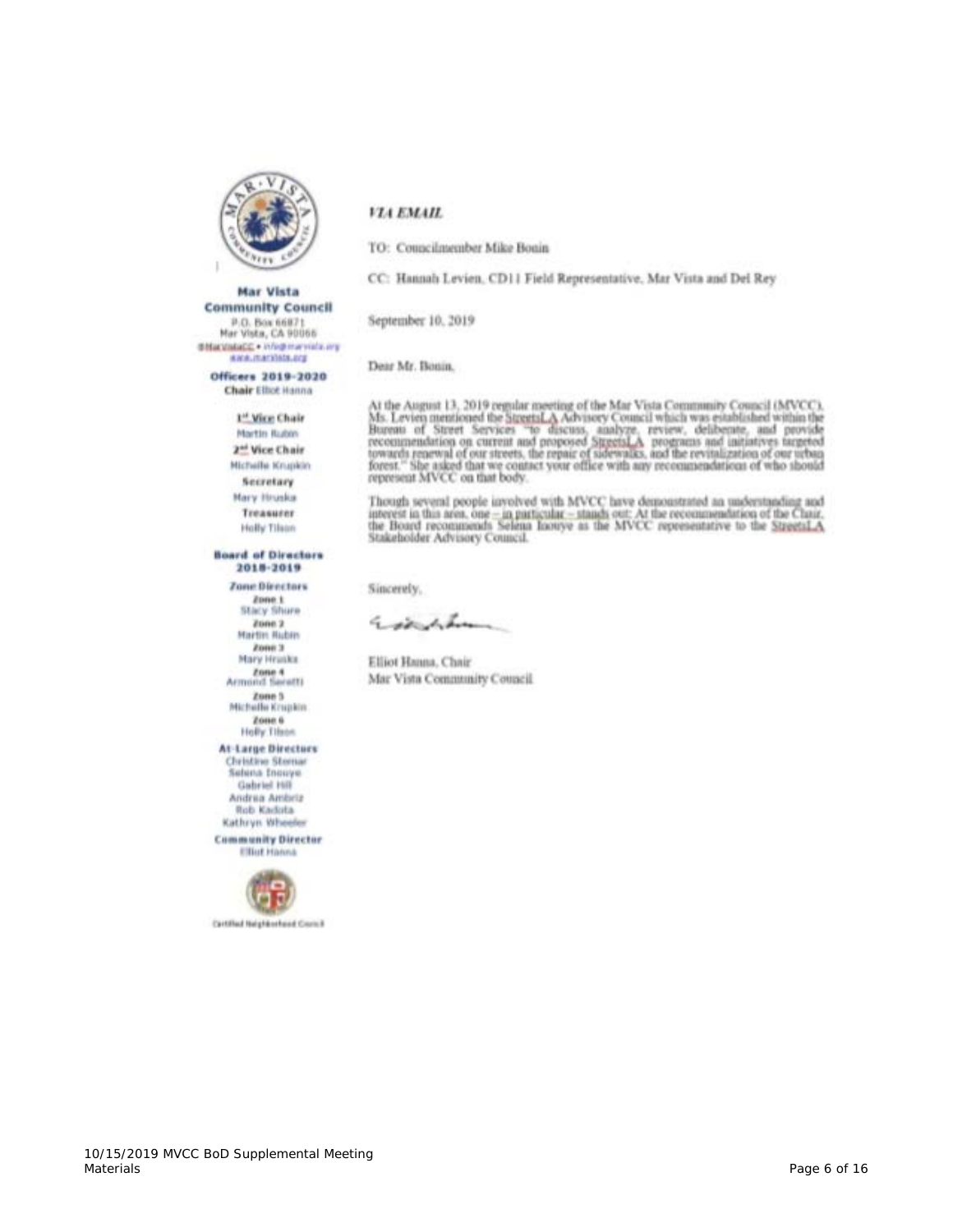**12.2 [FUNDING][Tilson] Monthly Expenditure Report** – Approval of the Monthly Expenditure Report for September, 2019 – *MER provided separately*

**12.5 [FUNDING][OUTREACH] Advertising in Hilltops Neighborhood Association's Quarterly Newsletter** – Discussion and possible action regarding an expenditure not to exceed \$150 for advertising in the upcoming Hilltops Neighborhood Association's quarterly newsletter.

#### **CATEGORY: Funding**

#### **COMMITTEE: Outreach Chair**

#### PURPOSE: Establish Outreach through Neighborhood Associations

#### **BACKGROUND:**

Neighborhood Associations are an important part of our community. Their boundaries are smaller and designed for specific sections of Mar Vista. These smaller venues provide a good opportunity for outreach to stakeholders.

Two constructive ways would be to have MVCC rent booth/tent/table space at their events as well as advertising in newsletters. Therefore, this motion is requested.

It is our hope to make the cost uniform across all Neighborhood Associations and provide a guide for future Outreach Committees. These costs were calculated with the input from the City as to what is considered customary, the MVCC Treasurer's recommendation based on experience, MVCC Outreach's budget, and the potential engagement from the community.

The Hilltop Beacon is Hilltop's quarterly newsletter and is distributed to over 1000 stakeholders. Mr. Bill Koontz, President, attended our meeting and provided information and answered all questions. The motion was passed without objection. Further details of this discussion may be found in the minutes for the 10/07/19 Outreach Committee (emergency) meeting.

#### THE MOTION:

The MVCC approves an expenditure not to exceed \$150 to purchase 1/2 page advertising space in the Hilltop Neighbors Association newsletter.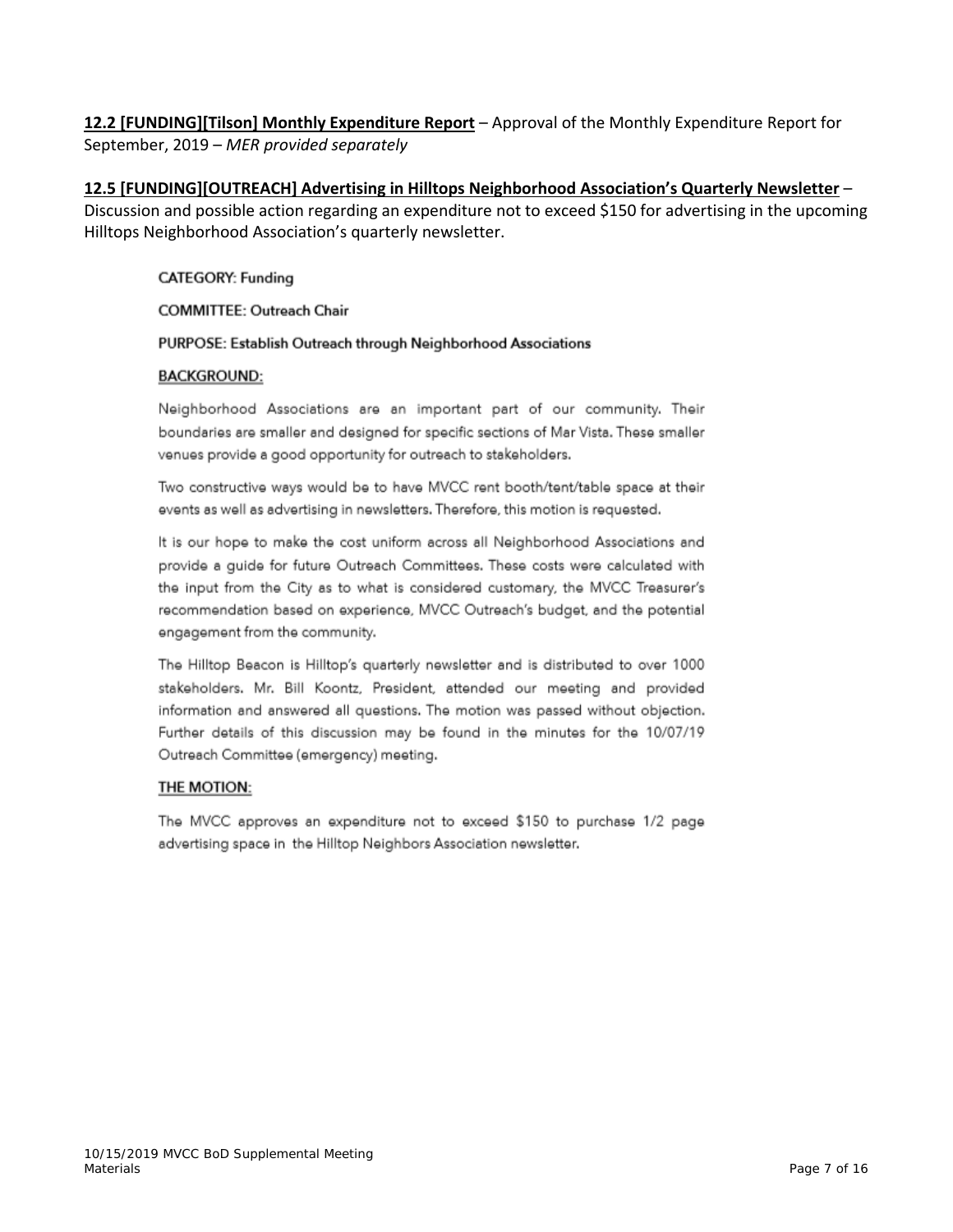#### 12.6 [FUNDING][OUTREACH] Table Rental at Hilltops Neighborhood Association's Annual Picnic -

Discussion and possible action regarding an expenditure not to exceed \$150 for table rental at the upcoming Hilltops Neighborhood Association's annual picnic.

**CATEGORY: Funding** 

**COMMITTEE: Outreach Chair** 

#### PURPOSE: Establish Outreach through Neighborhood Associations

#### **BACKGROUND:**

Neighborhood Associations are an important part of our community. Their boundaries are smaller and designed for specific sections of Mar Vista. These smaller venues provide a good opportunity for outreach to stakeholders.

Two constructive ways would be to have MVCC rent booth/tent/table space at their events as well as advertising in newsletters. Therefore, this motion is requested.

It is our hope to make the cost uniform across all Neighborhood Associations and provide a quide for future Outreach Committees. These costs were calculated with the input from the City as to what is considered customary, the MVCC Treasurer's recommendation based on experience, MVCC Outreach's budget, and the potential engagement from the community.

On October 24, 2019, the Hilltop Neighbors Association (Zones 3 & 4) will hold their Annual meeting at 7pm, St. Bede's Episcopal Church.

This event is an annual gathering of the Hilltop Neighbors Association members providing a venue for MVCC Outreach.

Mr. Bill Koontz, President, attended our meeting and provided information and answered all questions. The motion was passed without objection. Further details of this discussion may be found in the minutes for the 10/07/19 Outreach Committee (emergency) meeting.

#### THE MOTION:

The MVCC approves an expenditure not to exceed \$150 for table rental at the Hilltop Neighbors Association's Annual Meeting to be held on Thursday, October 24, 2019.

This is a public event and is being held at a public venue. It is ADA accessible, free and the public is welcome. It is an opportunity for MVCC board members to interact with community members in a more informal setting.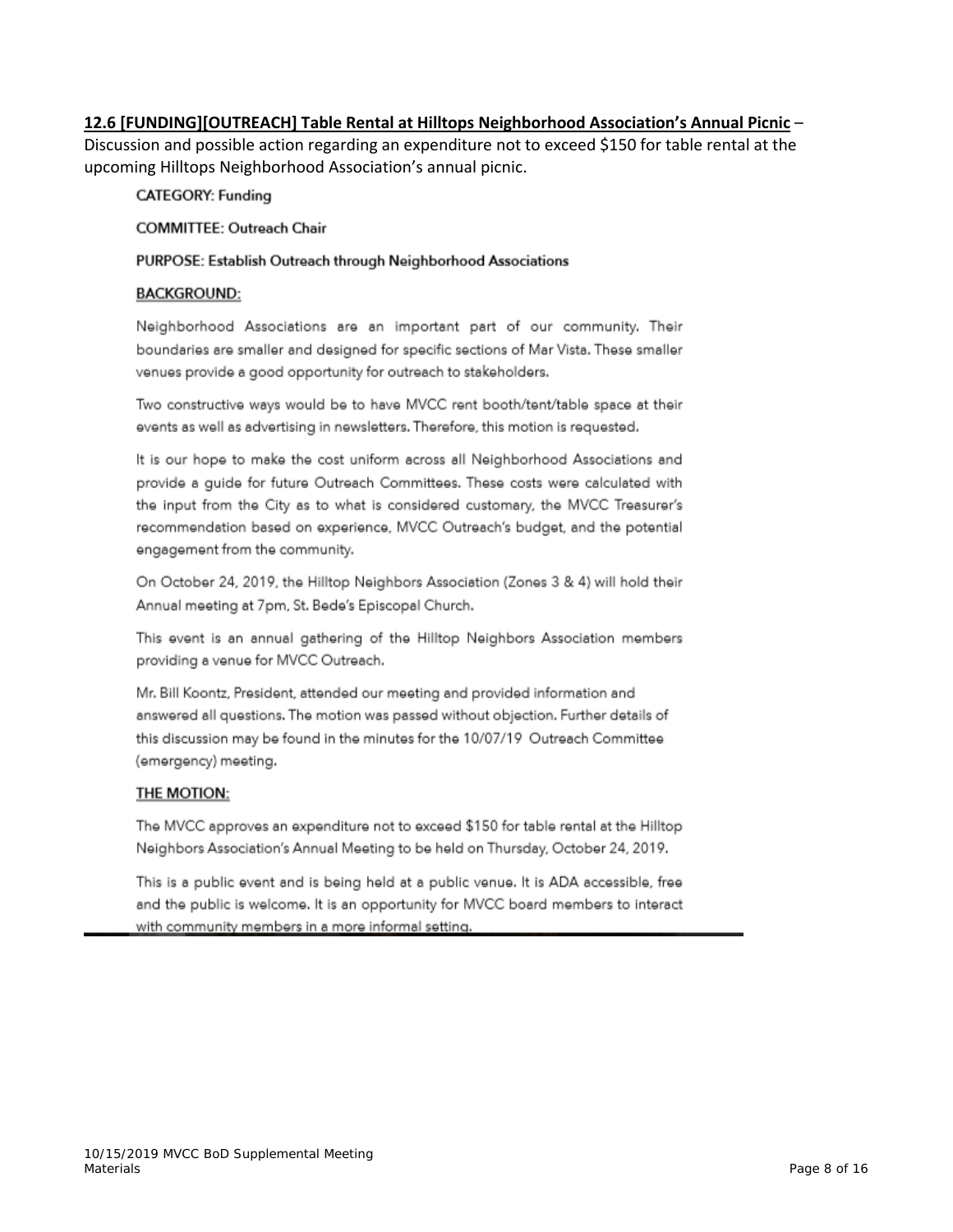14.2 [ADMINISTRATIVE][ExFin] Approval of Policy Regarding Use of MVCC Seal – Approval of a policy governing the use of the MVCC seal – *Policy not yet written*

14.4 [FUNDING][Outreach] Outreach to Stakeholders Regarding Proposed Construction – Approval of an appropriation not to exceed \$1,000 for door hangers – including distribution costs ‐ to inform stakeholders of proposed construction projects (note that PLUM passed a competing item not to exceed \$500).

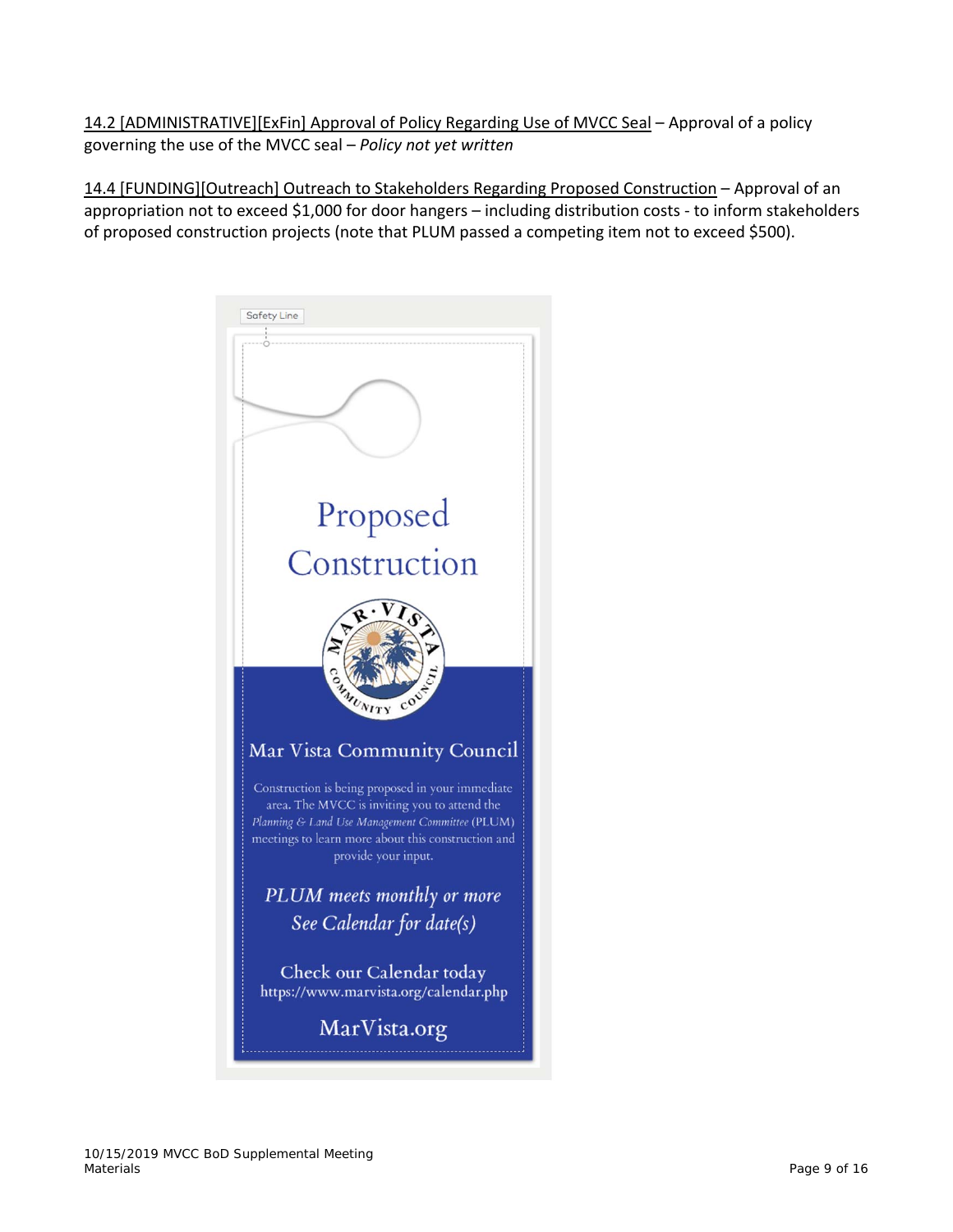15.2 [POLICY][OUTREACH] Mission Statement for Renters' Engagement Subcommittee - Discussion and possible action regarding the mission statement for the Renters' Engagement Subcommittee.

#### **CATEGORY: Administrative**

#### **COMMITTEE: Outreach**

#### **PURPOSE: Mission Statement**

#### **BACKGROUND:**

A Mission Statement is required from every committee and subcommittee to clarify its purpose to stakeholders.

On August 31, 2019, a public meeting of the Renters' Engagement Subcommittee (RES) was held and a motion to adopt the mission statement was made by RES Cochair, Mr. Laferriere, and seconded by Ms. De La Cruz. The motion was adopted with a vote count of 6-0-1.

On September 19, 2019, a public meeting of the Outreach Committee was held and a motion to adopt the RES Mission Statement was made by Mr. Rubin and seconded by Mr. Wheeler. The motion was adopted with a vote count of 5-0-1.

#### THE MOTION:

The MVCC approves and adopts the Renters' Engagement Subcommittee Mission Statement:

The mission of the Renter's Engagement Subcommittee of the Outreach Committee is to best encourage and promote outreach to and engagement with the rental community (renters and housing providers) in the Mar Vista Community Council and its committees.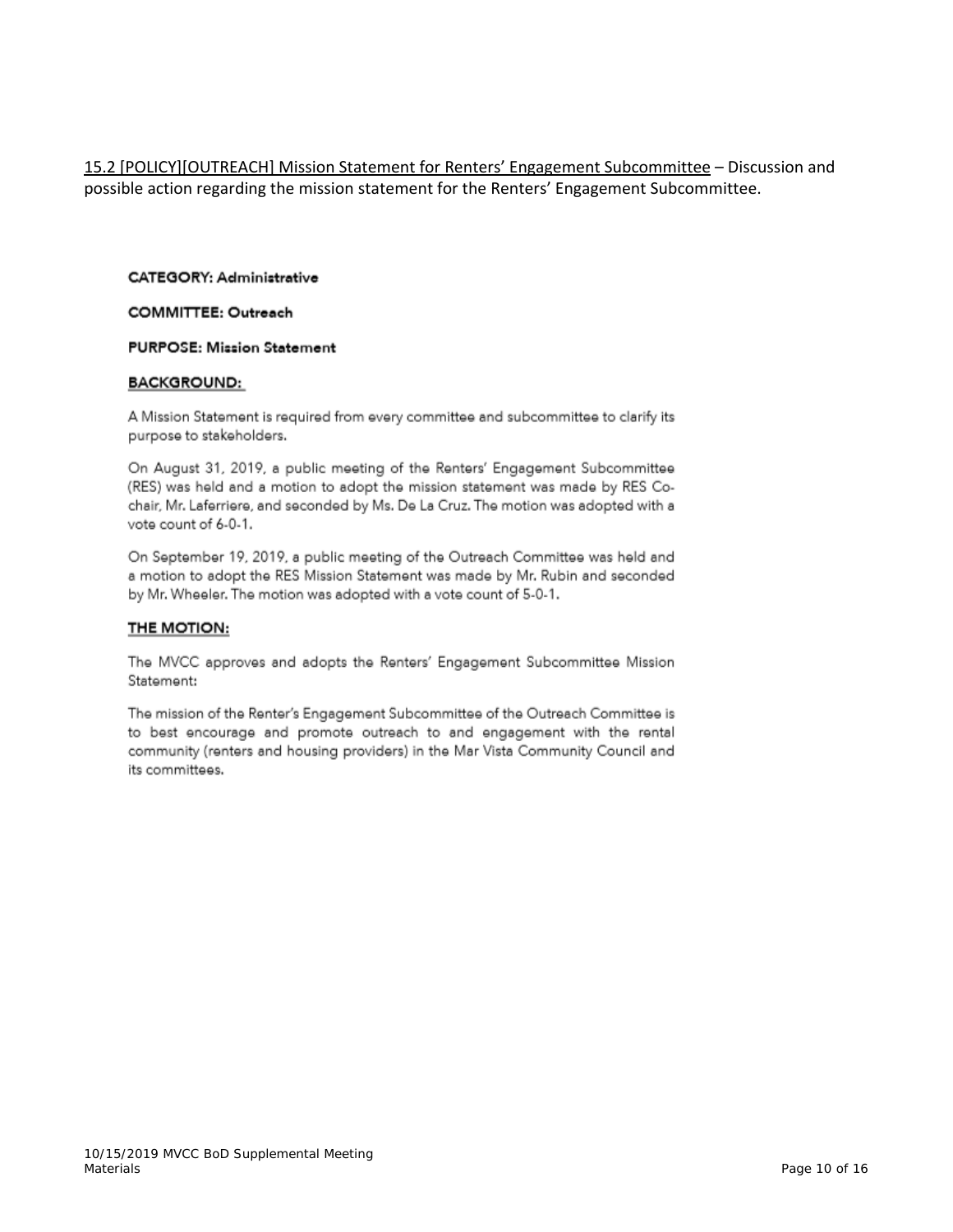15.3 [POLICY][T&I] Centinela Blvd. and National Blvd. Street Sweeping Services in Zones 2, 3 and 6 ‐ Discussion and possible motion requesting that CD 11 assign the "Clean and Green Team" to clean up Centinela Ave. between Palms Blvd. and National Blvd. in Zones 3 and 6, as well as National Blvd from Bundy Dr. to Federal Ave in Zones 2 and 3, until regular street sweeping service can be established.

**Background**: Zone 3 Director Mary Hruska was contacted by stakeholders in 2018 regarding this issue. She reached out to Bureau of Street Service and was told that Centinela Ave. between Palms and National Blvds. is not on any regular street sweeping route and they get to it whenever they can.

The issue was then brought to the T&I Committee. A motion was written for the June 8, 2018 meeting and passed on 8/1/18. It was placed on the MVCC BOD agenda for the August 14, 2018 meeting and passed by a vote of 10/0/1.

To date, no letter has gone regarding this motion.

## **Policy Motion: Establishment of Street‐Sweeping Route and Services for Centinela Blvd Between Palms Blvd and National Blvd**

*WHEREAS: The Mar Vista Community Council (MVCC) supports maintenance and repairs on all of its major infrastructure assets, including thoroughfares such as Centinela Blvd. and*

WHEREAS: It has come to the attention of the MVCC that there is no street sweeping route on Centinela *Blvd between Palms Blvd and National Blvd,*

*WHEREAS It is suggested that there are no resources currently allotted towards this essential street maintenance,*

THEREFORE, LET IT BE RESOLVED: That the CD11 office will work with the L.A. Bureau of Street Services *(BSS), and LADOT to implement regular and ongoing street sweeping along Centinela Boulevard between Palms and National Boulevards,*

THEREFORE, LET IT ALSO BE RESOLVED: That the CD11 office, the CD5 office, BSS and LADOT will review *the status of street sweeping and other vital maintenance along all major thoroughfares within MVCC's confines.*

On August 6, 2019 Councilmember Bonin's posted the following on his Facebook page

https://www.facebook.com/MikeBoninCD11/posts/2618822131469646

"Our dedicated "Clean and Green Team" got off to a fast start last week, cleaning 29 blocks on Venice Boulevard in Mar Vista and Venice, removing nine bulky items, clearing 21 storm drains and collecting a total of 1,410 pounds of trash and debris.

The five-person team from the LA Conservation Corps will focus on high-profile corridors in our neighborhoods, clearing overgrown vegetation, picking up litter, removing graffiti, and removing bulky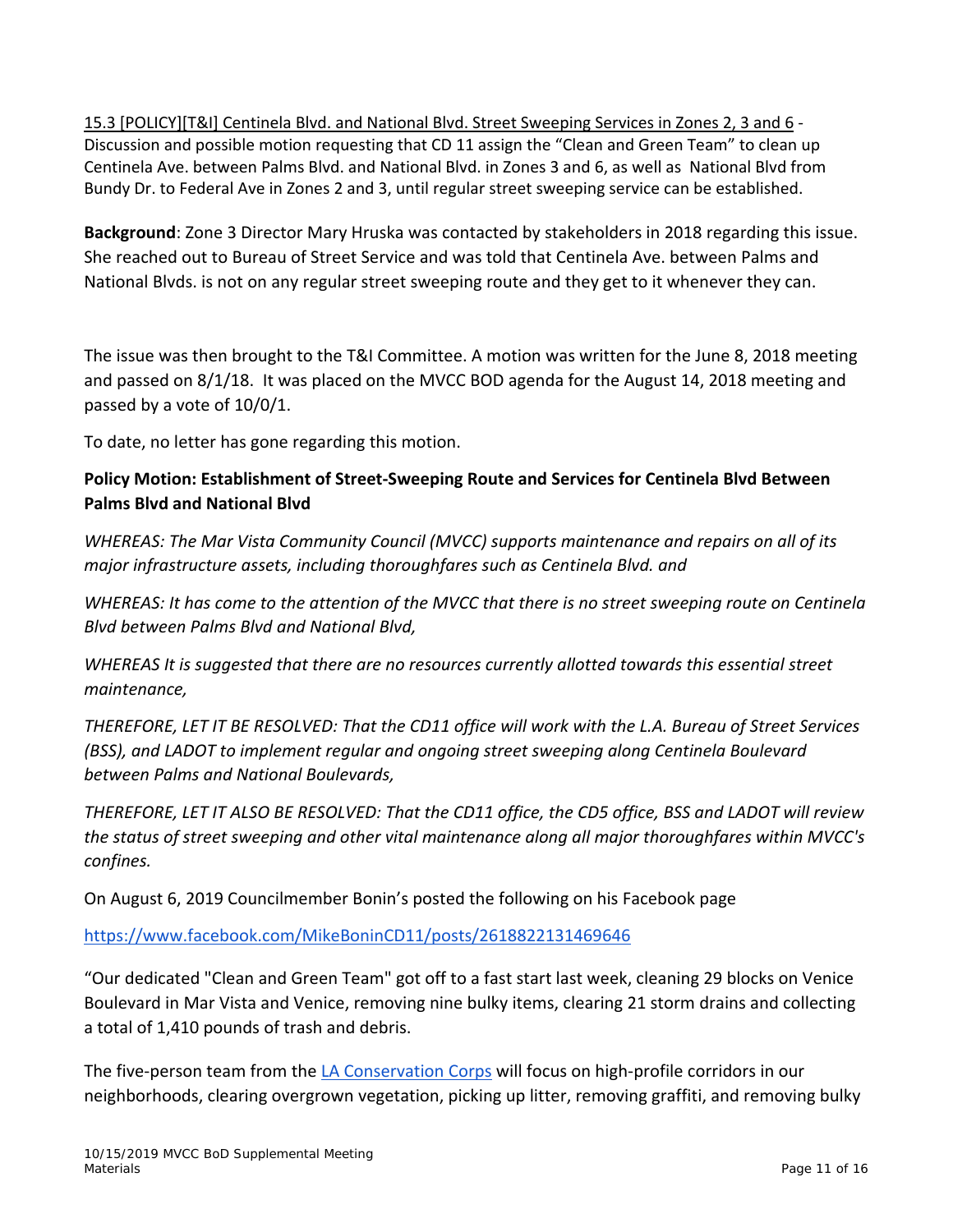items from the right of way. The teams will also work with other city departments to make sure service requests are reported through the MyLA311 smartphone app, and that Westside neighborhoods are looking great.

Make sure to say "hi" if you see the team working in your community!"



**Councilmember Mike Bonin**  $1 \text{ hr} \cdot \text{A}$ 

Our dedicated "Clean and Green Team" got off to a fast start last week, cleaning 29 blocks on Venice Boulevard in Mar Vista and Venice, removing nine bulky items, clearing 21 storm drains and collecting a total of 1,410 pounds of trash and debris.

The five-person team from the LA **Conservation Corps will focus on** high-profile corridors in our neighborhoods, clearing overgrown vegetation, picking up litter, removing graffiti, and removing bulky items from the right of way. The teams will also work with other city departments to make sure service requests are reported through the MyLA311 smartphone app, and that Westside neighborhoods are looking great.

Make sure to say "hi" if you see the team working in your community!



**MOTION:** The MVCC requests that CD 11 assign the "Clean and Green Team" to clean up Centinela Ave. between Palms Blvd. and National Blvd. until regular street sweeping service can be established.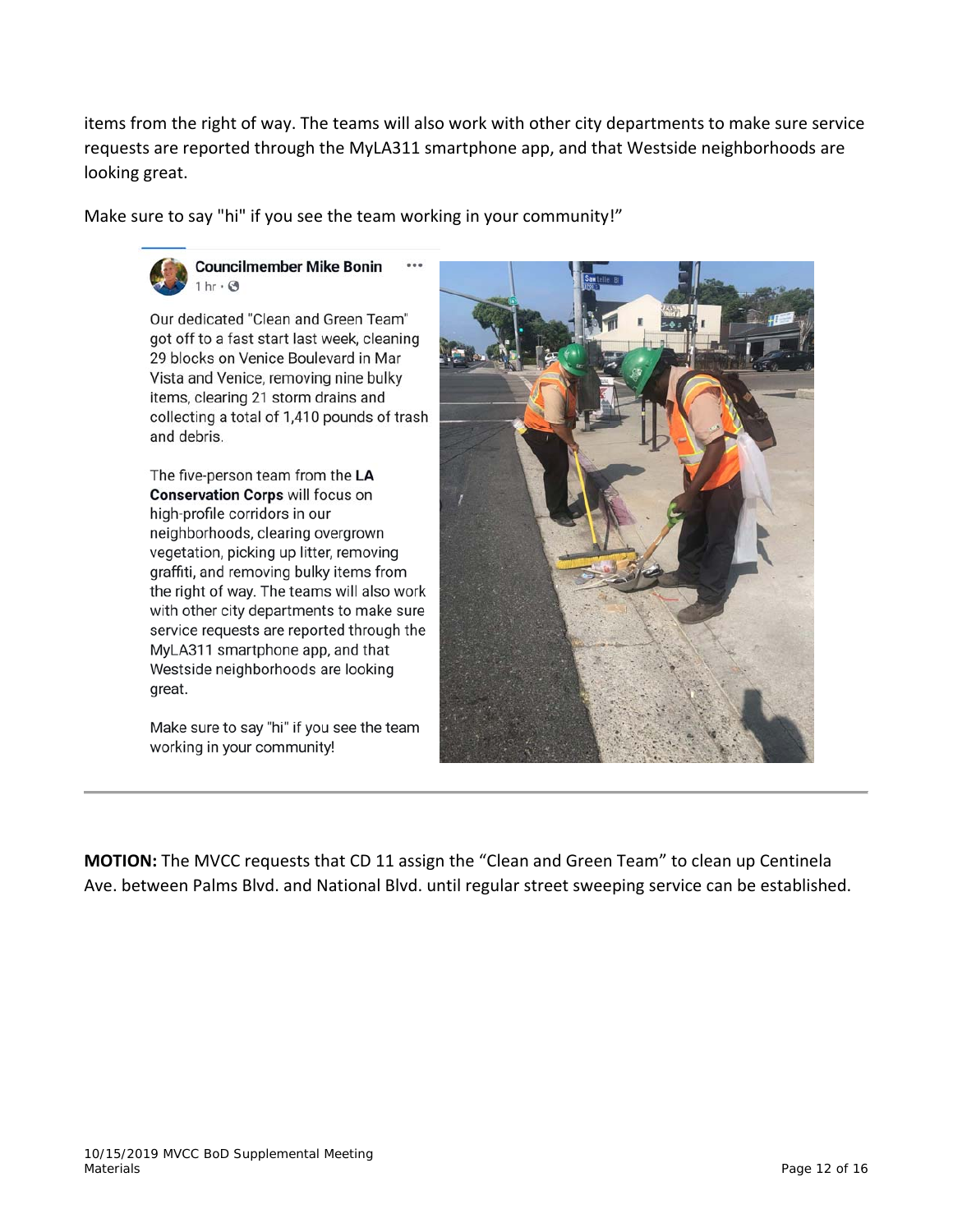15.4 [POLICY][T&I] Rose Ave. Sidewalk Installation in Zone 6 ‐ Discussion and possible amendment to a previous passed motion regarding the installation of a sidewalk on the South side of Rose Ave. between S. Centinela Ave and Colonial Ave in Zone 6. Amendment: The MVCC also supports CD 11 using WLA TIMP funds for this project.

#### Amended Rose Ave. Sidewalk Installation Motion

Passed Transportation and Infrastructure Committee August 7, 2019 Original Motion passed Board of Directors August 13, 2019 Amended by Transportation and Infrastructure Committee October 2, 2019

Background: This issue was discussed at the July 17, 2019 Mar Vista Bi-Monthly LADOT/CD11/LAPD Traffic Committee Meeting. Per the meeting minutes:

Request for installation of a sidewalk on Rose Ave. between South Centinela Ave. and Colonial Ave.At this time there doesn't seem to be any regular path through City channels to create an additional sidewalk on Rose Ave. The street in question does have a sidewalk on one side, and the City seems to think that if there is at least a sidewalk on one side, then there is not a priority to justify construction of a sidewalk on the other side as well. Many streets in the City have this situation. Including one street a couple blocks over from Rose, also between Colonial and Centinela. Mr. Guevera discussed the possibility of adding crosswalk markings at the intersection, but that is not feasible if there are no curb ramps cutouts, and if there is not a stop sign to support the crosswalk. And installing a stop sign so close to the intersection of Rose and Centinela seems problematic.If the stakeholders who made the request want to continue the pursuit of a sidewalk it would probably be best to do so through the advocacy approach of a Neighborhood Council resolution, etc.



On October 2, 2019 the committee discussed with CD 11 Mobility Deputy Alek Bartrosauf about how the West Los Angeles Transportation Improvement and Mitigation Specific Plan (WLA TIMP) could fund this new sidewalk project and amended the motion to make this request.

Amended Motion: The Board of the MVCC supports the installation of a sidewalk on the South side of Rose Ave. between S. Centinela Ave and Colonial Ave in Zone 6 and also supports CD 11 using West Los Angeles Transportation Improvement and Mitigation Specific Plan (WLA TIMP) funds for this project.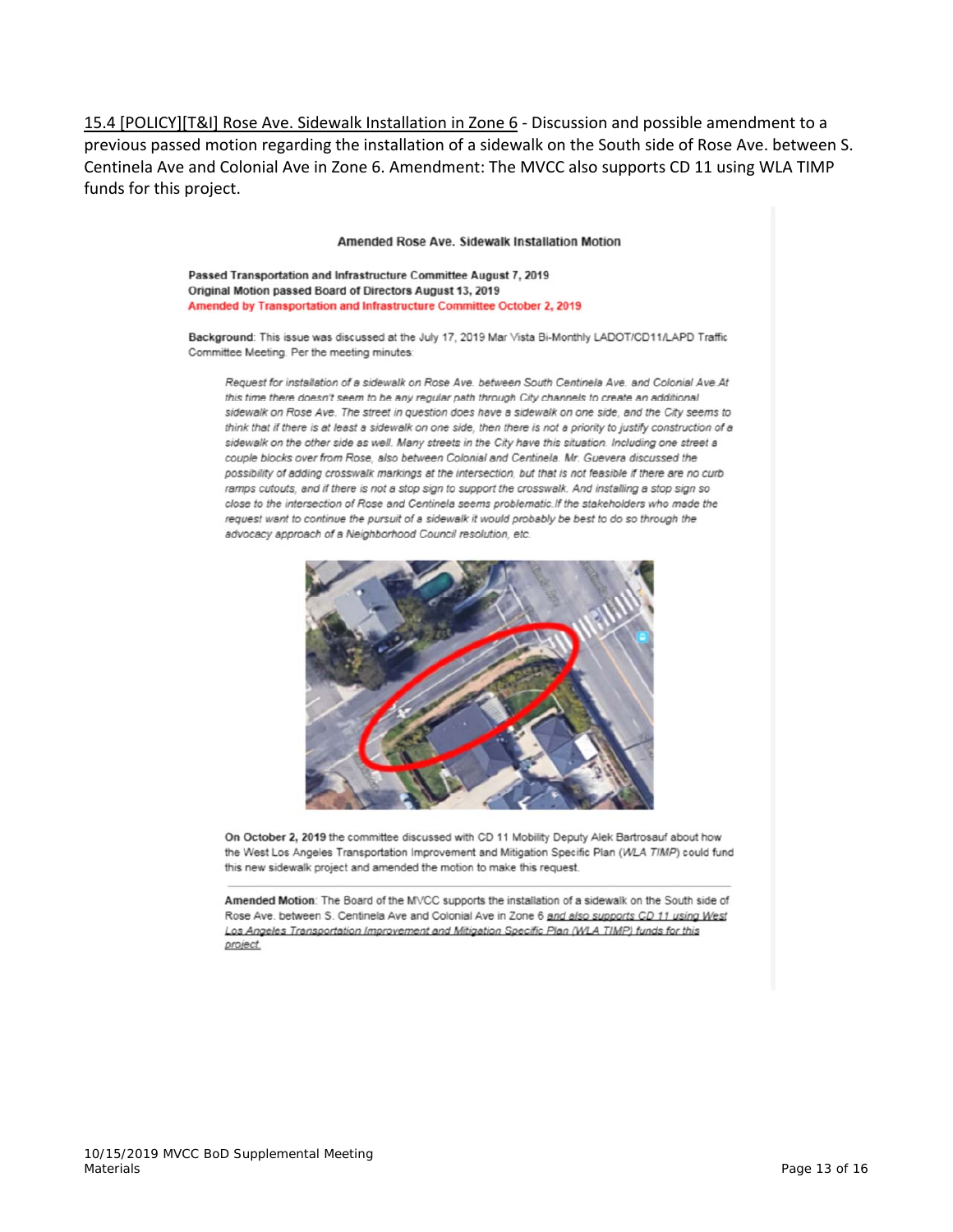15.5 [POLICY][T&I] Great Streets Ad Hoc Subcommittee] Timely Updates from Mar Vista Artwalk/Green Communications Initiative ‐ Discussion and possible motion requesting regular and timely updates from a staff member of the Mar Vista Artwalk/Green Communications Initiative regarding MVCC‐funded items and all related events taking place on Great Streets Venice Blvd.

The Mar Vista Art Walk, originally called Steppin' into the Art of Mar Vista was first discussed at the MVCC Great Streets Ad Hoc Subcommittee in 2015, prior to the inaugural December 3 2015 event.

From the September 9 2015 MVCC Great Streets Ad Hoc Subcommittee minutes:

Lenore French discussed creating an Art Zone and an Art Walk for Mar Vista.

She shared a handout with the group. Her company, Green Communications Initiative (GCI), is also involved with way finding to encourage walkability, such as on Great Street Venice Blvd. Lenore considered the existing challenge of the area functioning as an art walk location since there are two (2) blocks of residential area on either side of the galleries located on Great Street Venice Blvd. Lenore discussed community art projects and the idea of being able to move forward using the will of people to help.

As the MVCC continues to reach out to stakeholders to build community, it is essential to know what of possible opportunities for community involvement.

The Mar Vista Art Walk, which has now joined forces with Venice Arts Organizations, is a great opportunity for such involvement.

As it has been some many months since the Great Streets Ad Hoc Committee has had any updates from the GCI or anyone from the Mar Vista Art Walk, timely updates on Great Streets Venice Blvd. related events are requested from Green Communications Initiative (GCI).

#### **Motion**:

The MVCC requests regular and timely updates from a staff member of the Mar Vista Artwalk/Green Communications Initiative regarding MVCC‐funded items and all related events taking place on Great Streets Venice Blvd.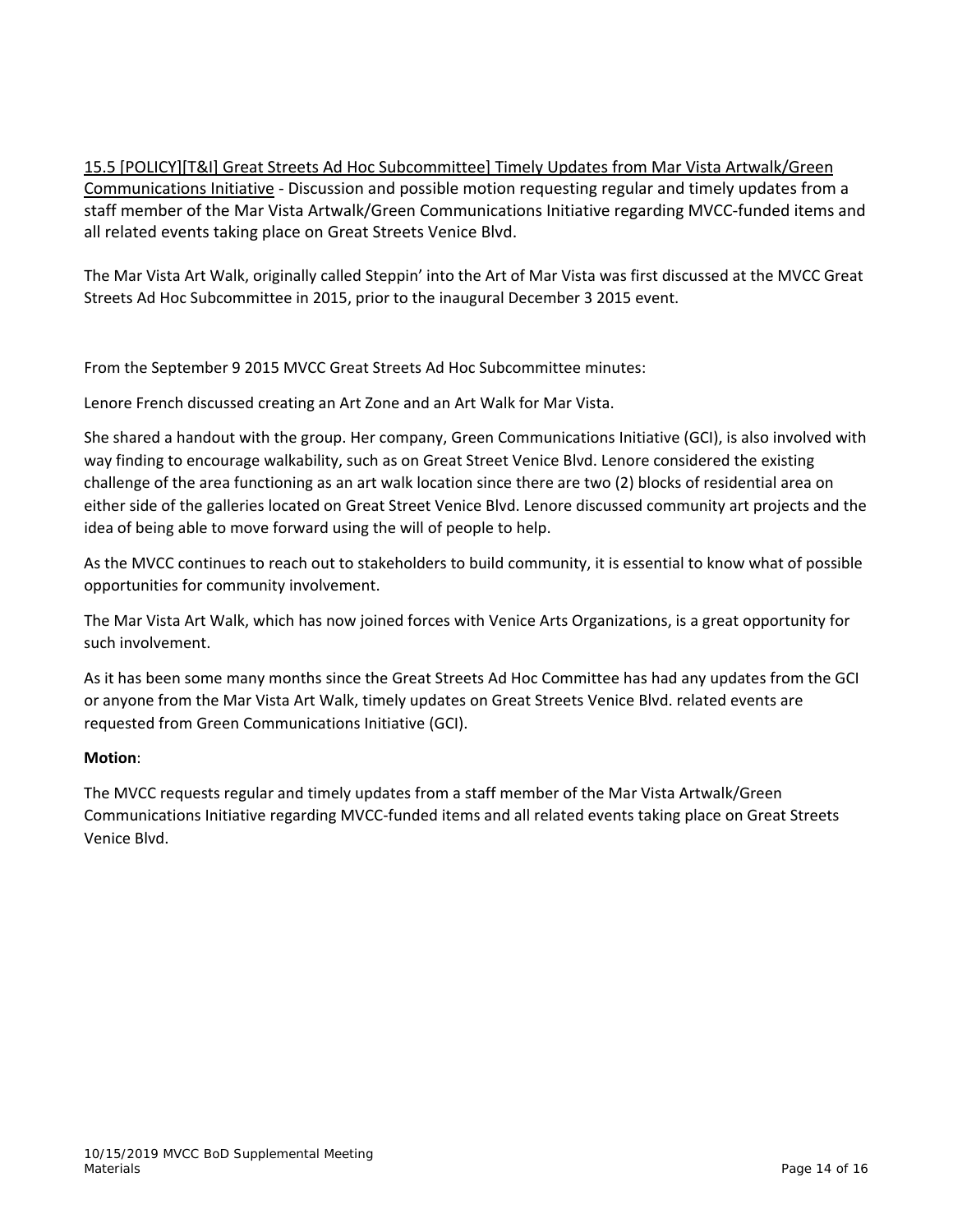15.6 [POLICY][Krupkin and Inouye] LADOT Walk and Bike Count in October and November 2019 ‐ Discussion and possible motion regarding concerns about LADOT's upcoming Walk and Bike Count scheduled on Venice Blvd between Grand View Blvd and Ocean View Ave. in October/November 2019.

BACKGROUND: The Los Angeles Department of Transportation (LADOT) announced its first Walk and Bike Count on Facebook on October 9, 2019 and is recruiting volunteers to conduct the count. The Walk and Bike Count will be conducted only on the weekends days October 18, 20, 26, 27 and November 2, 2019. While a volunteer training is offered on Friday, October 18 at LADOT headquarters, it is not mandatory for volunteer participants. LADOT plans to conduct a count on Venice Blvd between Grand View Blvd and Ocean View Ave.

https://www.facebook.com/ladotofficial/posts/1234702140070451:0

From LADOT's Facebook page:

"Count your way into history by participating in our first Walk and Bike Count! Sign up to volunteer at https://ladot.lacity.org/walk‐bike‐count. What we measure, matters. We need your help to count walkers and bikers in Los Angeles on weekends which will help us make safety and infrastructure improvements. Our department is using technology along with additional survey tools and volunteers are a critical component of the count!"

MOTION: The Mar Vista Community Council is concerned about the upcoming LADOT Walk and Bike Count in October and November 2019 and requests that LADOT:

1) Provide an explanation of what the purpose of this exercise is, the data collection methodologies to be employed and how specifically the data collected will be used.

2) Conduct this as a traffic engineering project utilizing cameras and other technology using professionally trained staff, not community volunteers.

3) Conduct the count throughout the week, not just on the weekends.

4) Refrain from posting the locations of the count to avoid skewing the data.

5) Make the data collected publicly available.